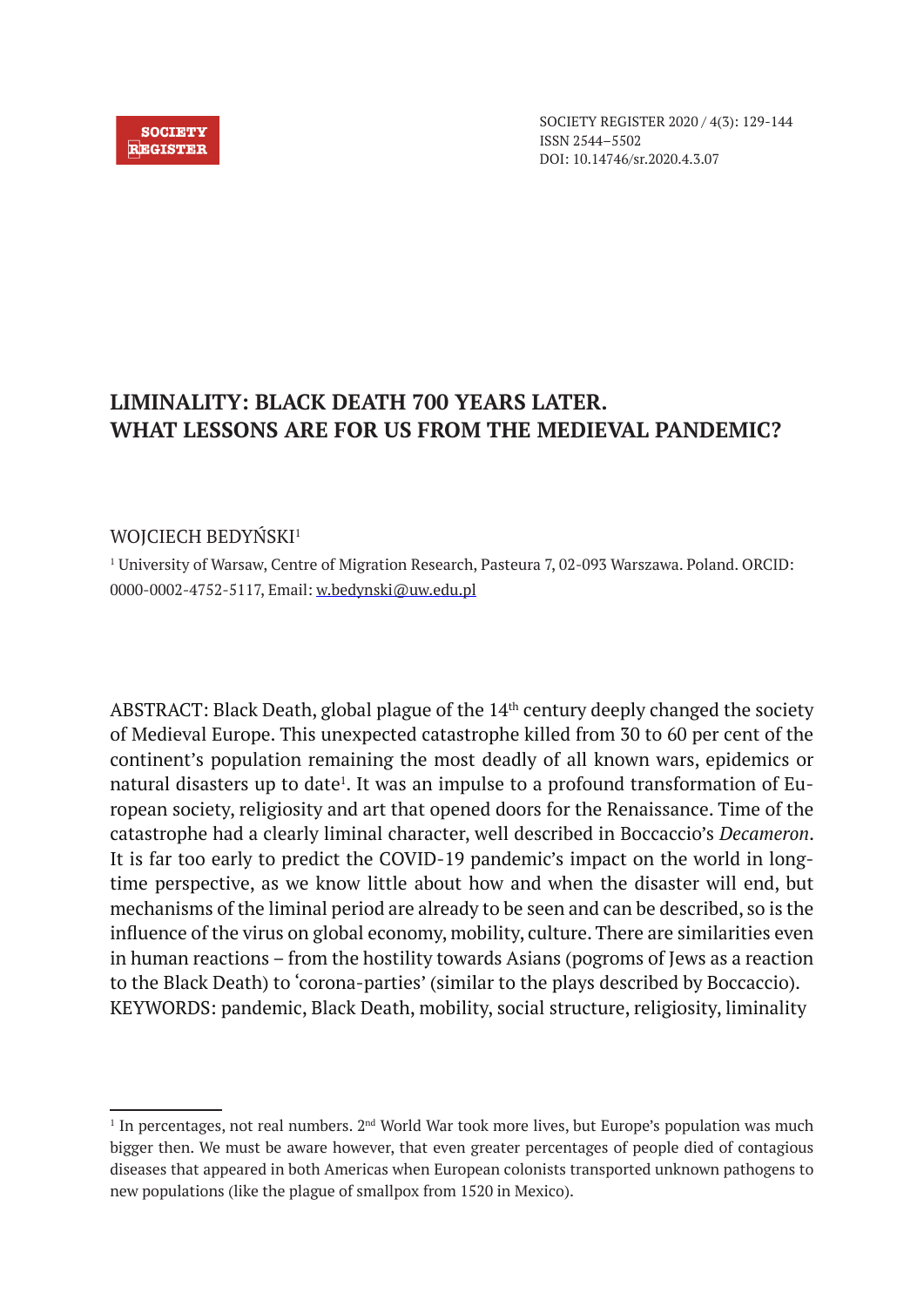…There came the death-dealing pestilence, which, through the operation of the heavenly bodies or of our own iniquitous dealings, being sent down upon mankind for our correction by the just wrath of God, had some years before appeared in the parts of the East and after having bereft these latter of an innumerable number of inhabitants, extending without cease from one place to another, had now unhappily spread towards the West. And thereagainst no wisdom availing nor human foresight (whereby the city was purged of many impurities by officers deputed to that end and it was forbidden unto any sick person to enter therein and many were the counsels given for the preservation of health) nor yet humble supplications, not once but many times both in ordered processions and on other wise made unto God by devout persons, about the coming in of the Spring of the aforesaid year, it began on horrible and miraculous wise to show forth its dolorous effects.

#### Giovanni Boccaccio, *Decameron*

# **INTRODUCTION**

Current coronavirus pandemic outbreak may seem to the public opinion exceptional and coming out of a sudden. It might be so because there is no more communicative memory (Assman 2008) of the Spanish Flu of 1918-2020, that took an estimate number of 24.7 to 39.3 million lives worldwide and over half a billion cases of infection (Patterson and Pyle 1991: 15). In fact regional and continental plagues repeated regularly in the human history. Of them first mentioned was the great plague of Athens in 429 BC. Thucydides wrote (1988), that it started in Ethiopia and reached Athens through Egypt. No cure was known to medics and what helped ones, worsened situation of others. Greek historian ads, that the plague came from Ethiopia, which suggests that he was aware of its natural not supernatural provenance, but at the same time he recalls a hypothesis, that it was caused by the poisoning of wells by Spartans, who were in war with Athenians at that time (Naphy and Spicer 2004:7).

Later came the plague of Antonine (165-180 AD), plague of Justinian (541-542 AD), the Great Plague of London (1665-1666 AD) and many other deadly catastrophes to which mankind had no cure nor explanation. But none of the historical epidemics nor pandemics has caused such a long term cultural and social transformation as the Black Death in 1347-1350<sup>2</sup>. Being conscious of very changed conditions, it seems possible, that the current COVID-19 pandemic has a potential for a similar impact, not even becoming equally deadly.

It is difficult not to point out certain similarities between the Black Death of the 14<sup>th</sup> century and the COVID-19 pandemic of 2019-2020. In both cases it originated in China and through Italy was brought to Europe. Both diseases were unexpected and both changed completely the way of living, human behaviors and attitudes. It can be interesting to compare the two cases with all respect to changed civilizational condi-

<sup>2</sup> The Plague originated in Central Asia before 1346 and ended globally after 1353, but years 1347-1350 are often given as the outbreak of the pandemic for Western Europe.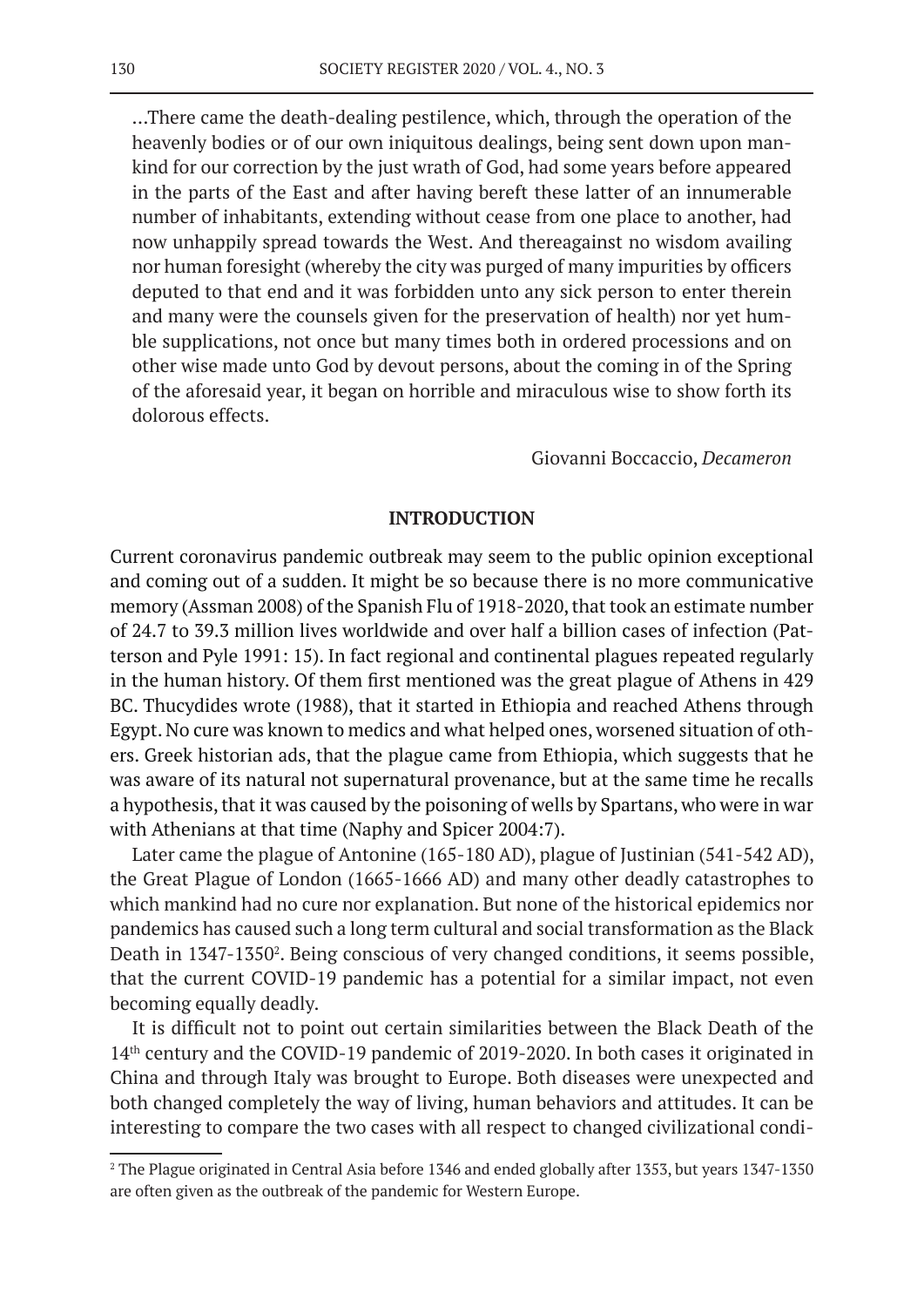tions and scientific knowledge.

The spreading of disease shows how the world changed in its mobility over centuries. The Black Death started in late 1330-ies somewhere in central Asia or China. It was preceded by a period of famine. In 2017 a group of archeologists working on three Nestorian cemeteries near the lake Issyk-Kul in Kyrgyzstan confirmed that the reason for some people's death in 1338 and 1339 could be the Plague (Slavin 2019) with suggestion, that it was the same disease that later spread to Europe. All this area was then dominated by the Mongols, who although already divided to several khanates, enabled faster distribution of goods and people throughout the area with renewal of the ancient Silk Road. The disease appeared in Europe through Italian-kept Crimean city of Caffa. When the Mongols besieged the city they were outnumbered by the plague. Before giving up the siege, they decided to catapult dead corpses of their own warriors who died of the illness (Barras and Greub 2014: 498). As an aftermath of this Mongol-Genoese war for Caffa, Black Death was taken to Europe on board of Italian ships crossing the sea to Messina and then some other ports on the Mediterranean. The year was 1347. The disease then spread across the continent, reaching Genoa and Venice in early 1338, papal see in Avignon in summer same year, England and Scandinavia in 1339 and finally Russian states in 1351 (Gottfried 1983: 76).

It is quite easy to calculate, that in the  $14<sup>th</sup>$  century the Plague needed 4 years to reach all corners of Europe and more than a decade to cross the Silk Road, ravage Europe and appear in the East of the continent. To compare, the Spanish Flu second outbreak in 1918 needed time from early August 1918 to late January 1919 to reach almost every inhabited place on Earth, sparing only few remote islands in the Pacific (Patterson and Pyle 1991: 11). Novel coronavirus in 2020 did the same in less than 3 months.

Therefore what is a finding about both pandemics, the historical and the one happening in front of our eyes? We are connected, but some of us are connected more. Observing the map of the destinations that the virus reached in the first place and those to which it arrived later, it is clear, that the pandemic hit earlier in the rich, developed countries of the northern and western hemispheres (Western Europe, the US) and later arrived to less globalized areas like central Asia, South America or Africa. These regions, as on 26 March 2020, have still much less reported infection cases and causalities. When analyzing Poland alone, most cases happened to develop in big cities or more central regions. Less developed and sparsely populated Podlasie voivodeship for a number of days was free of infection and later remained the least affected part of the country.

People in the Middle Ages attributed the disease to God's will and explained it as "contaminated air"3 (Głowiński and Kościk 2013). They searched for answers about

<sup>&</sup>lt;sup>3</sup> The vision of contaminated air remain very strong in popular imagination. In the Polish religious hymn from 18th century, "Święty *Boże,* święty *mocny*…" (*supplication* – from Latin *supplicatio*: request, supplication – has a very long tradition in Christianity, reaching at least as far as  $4<sup>th</sup>$  Century AD. See: Mika 2008: 151) we read a sentence "od powietrza, głodu, ognia i wojny… wybaw nas Panie" (*from air, hunger, fire and war… save us Lord"*). Air, that is contagious plague, was mentioned in the first place.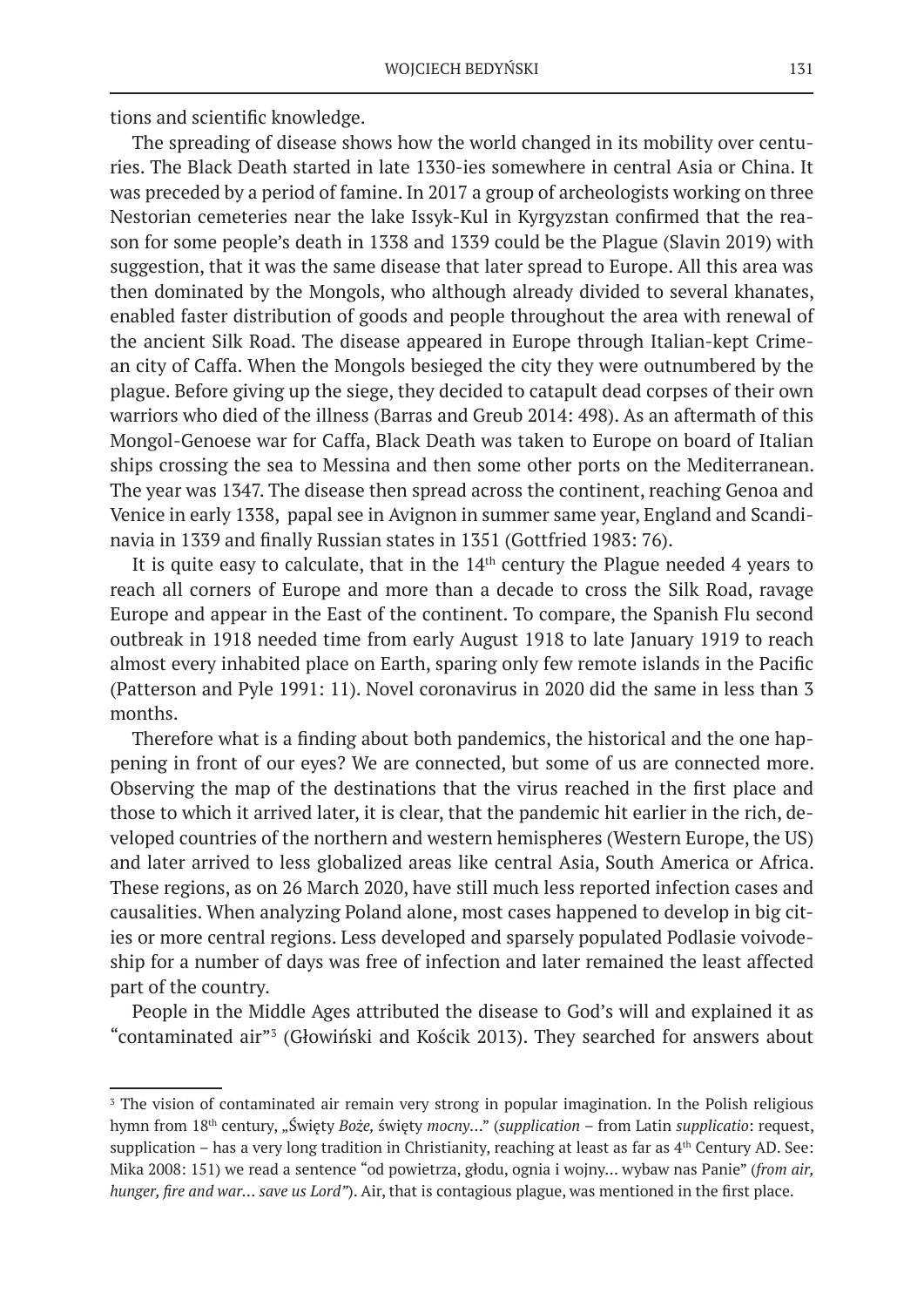the origin<sup>4</sup> and future of the Plague in the Holy Bible, where they found that the most probable reason of their tragedy was God's wrath for their sins. They also observed the epidemic as an announcement of the Apocalypse<sup>5</sup>. Hence, the adequate reply to the disaster were fast, penance and prayer. Today, in 2020, scientists quickly provided rational theories about the origin of the virus<sup>6</sup>, but still there is a great number of conspiracy theories – from the one describing the pandemic as an effect of intentional or accidental releasing of the virus from a Chinese (or American) laboratory<sup>7</sup>, to perceiving the disease as the beginning of the Doomsday<sup>8</sup>. We see that sometimes the way of thinking of men is not that far from the  $14<sup>th</sup>$  century as we would like to think.

This article's objective is to highlight several similarities between the Black Death of the 14th century and the COVID-19 pandemic of 2019-2020. Despite a huge technological, mental and socio-cultural gap between the medieval world and the postindustrial globalized society, some common issues can be pointed out. Current situation is unprecedented, as is underlined by many commentators now. But, in fact, it is not the first pandemic to which humanity is confronted. Lesson, although so distant in time, should be revised once again.

#### **LIMINAL TIME**

Needless to say that the pandemic is a time when everything stops. One may just look now (March, 29<sup>th</sup> 2020) out the window and observe empty streets of big European, Asian or American cities or compare flight boards at airports of any day before the coronavirus outbreak and after the spread of the infection. Many people were forced to stop working, which caused a threat of a massive unemployment. Public communication was limited, shops were closed, so were all cultural institutions. Meanwhile many people spend time with their families in isolation, walking or watching TV. From a distance the world looks like it would have been a Sunday or some global holiday.

Many influential figures and authorities forecast, that the world after the coronavirus will not be the same as we knew it from the times before the pandemic (Žižek 2020). Numerous works, comments, talks and reports are now issued and will be written to explain the nature of that change. This new opening combined with ending of what once was and yet with the existing it this "time in-between" of the pandemic, may suggest that we could perceive it as a sort of a liminal time, like it was described by the famous work of Arnold van Gennep (2004). Social and political hierarchies are doubted, future of all aspects of cultural, social, economic life is not taken as granted.

And here again we may draw some analogy to the medieval times. Black Death

<sup>4</sup> See *Exodus*, 12, 29-33.

<sup>5</sup> In the Book of Revelation of St. John we read: "The first angel went and poured out his bowl on the land, and ugly, festering sores broke out on the people who had the mark of the beast and worshiped its image" (Rev. 16,2). The contagious disease was to be first of all seven plagues to come on Earth, so it could appear as an introduction to the Judgment Day (see also Mt 24: 36-44).

 $^6$  Most trusted is the one that the virus originated in bats (Zhou et al. 2020: 270-270).

<sup>7</sup> http://www.asianews.it/news-en/The-hypothesis-of-coronavirus-originating-from-a-laboratory-in-Wuhan-is-plausible-49550.html.

<sup>8</sup> https://edition.cnn.com/2020/03/22/world/doomsday-prophets-coronavirus-blake/index.html.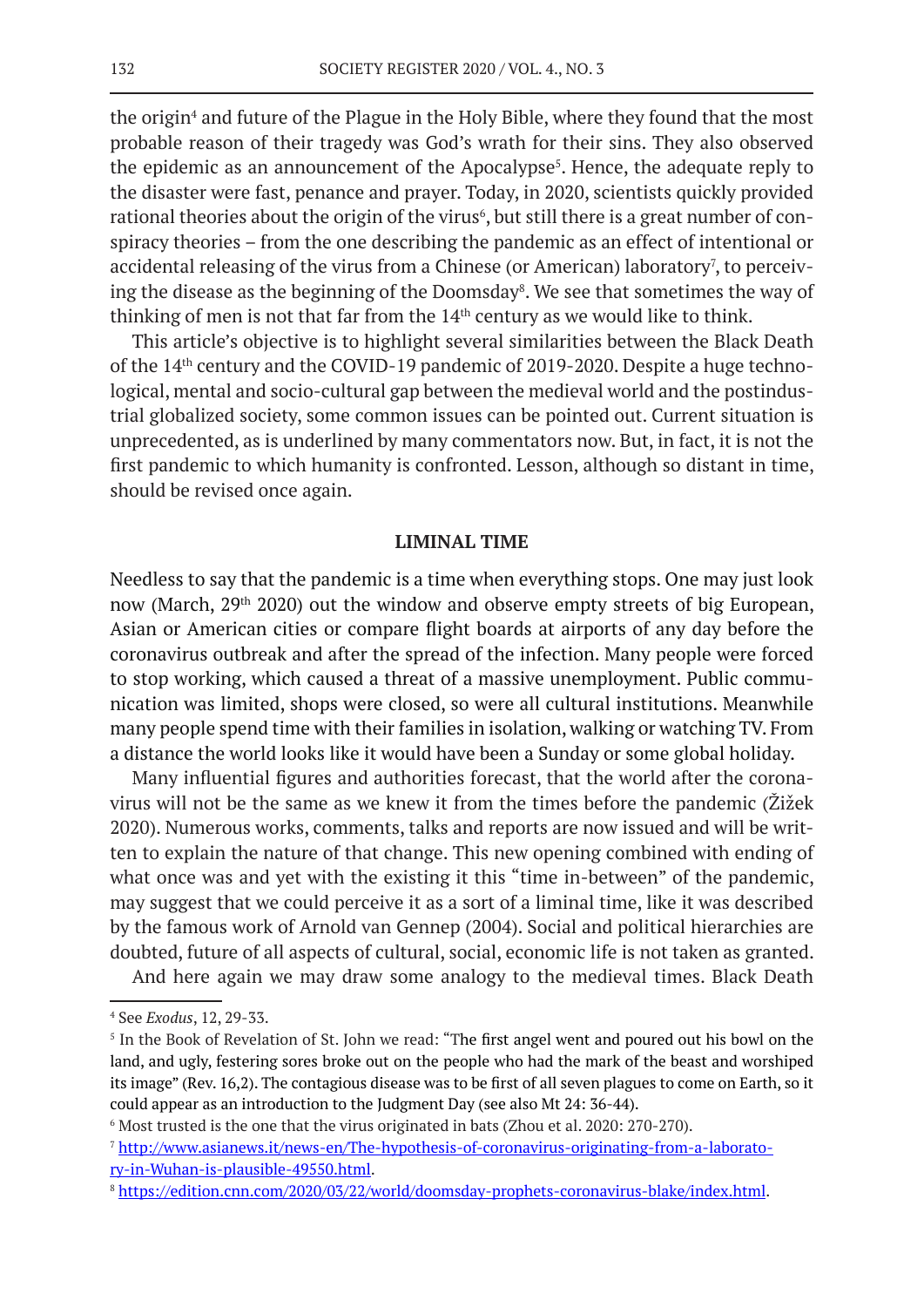deeply affected social behaviors, especially in the large (for their time) Italian cities. It is worth to describe a whole spectrum of possible human responses to this extraordinary situation. Giovanni Boccaccio left a great account of them in the prologue to his *Decameron* (1929). The description is about Florence, that in the years before the Black Death lost about 60% of its population (Cesana et al. 2017: 17). Some of the people thought that restraint and moderation should be proper reaction to the pestilence. They closed the doors, ate light meals and didn't drink wine, listened to music and tried to forget about the disease ravaging their city. Some others, on the contrary, satisfied all their desires, drank in taverns, sang and feasted.<sup>9</sup> Some others finally, who were rich, decided to flee the city seeking secure shelter in their countryside manors or residences.

Boccaccio later writes, that in all these groups new habits and new behaviors quickly occurred, that were very different from the ones that they had before. These were visible in funeral rites, marriages and all social events. People forgot their ordinary duties, both in cities and in the countryside, they refused orders from their superiors, only awaited death in their houses. Authority of both terrestrial and divine provenance was neglected, the Church showed up to be equally powerless against the plague as were kings and nobles. New forms of religiosity, as the flagellants, started to appear in this liminal period, that were not subject to any religious structure nor hierarchy of the feudal society.

This decomposition of the up-to-date social, religious and cultural orders, was temporal, but many factors that emerged during the pandemic, allowed or accelerated the transformation leading to the Italian *Quattrocento* and to the humanism of the Renaissance. In the public debate in 2020 much is being told, that the liminal time of COVID-19 will accelerate social, economic and technological transformations.

Novel virus will impose this liminal period globally for some time, maybe for months. Some changes will be permanent, the memory of that event will certainly stay for long and affect many aspects. It is already reorienting people's attitudes towards government, international agreements, importance of public health care systems, outdoor activities, social life, death, religion, technology. Certainly soon entire books will appear on it. It is impossible to describe all in one short paper, but I will try to touch at least few examples and show them by comparison with how these issues worked in the 14<sup>th</sup> century.

# **PANDEMIC AND THE POLITICS**

COVID-19 pandemic reinforced or weakened some centers of power. National state governments become more dominant and the distance between the politics and ordinary people seems to shorten. It is by the fact, that every decision that is communicated in the media (lockdowns, quarantine, closing of shopping centers, travel limitations etc.) is immediately implemented with a direct and personal impact on all our lives. Crisis is not administrated by laws that are processed for months, but by quick

<sup>9</sup> Today we also hear of "coronaparties" organized by youth that cannot adjust to strict quarantine rules: https://www.fox29.com/news/police-break-up-corona-party-at-apartment-in-trenton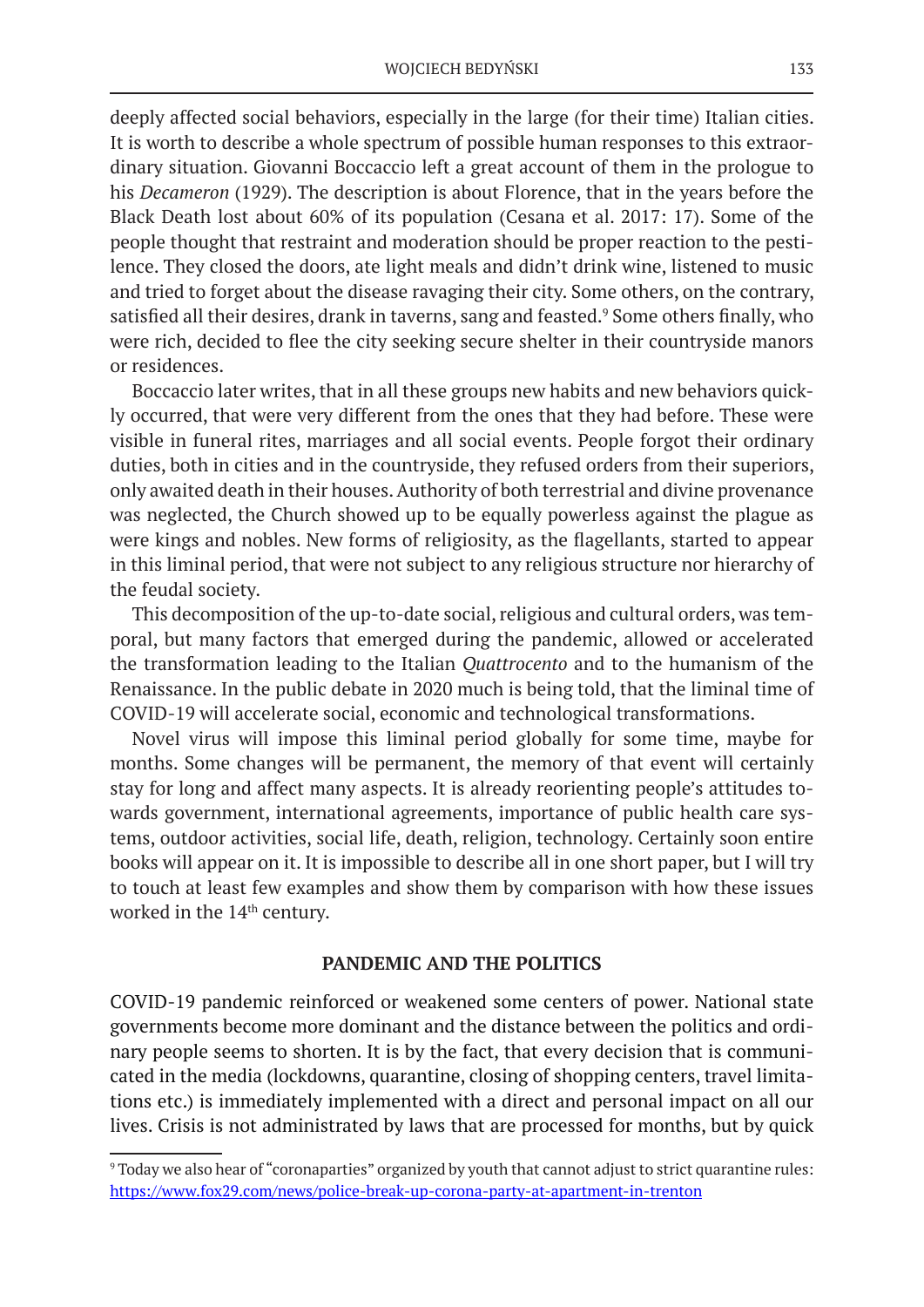actions undertaken by central state powers. In the moment of a disaster, when single people seek help in their suddenly worsened situation, state interventionism is what is expected in the first place. It seems also, that when the crisis comes, large international bodies, like the European Union, are temporarily forgotten.

What happened to the solidarity within the European Union when the coronavirus pandemic hit the continent? Many commentators agreed that European solidarity was weak and all countries put their own interest and safety in the first place. Gianluca Di Feo, vice-head of the influential Italian journal *La Republicca*, writes in Le Figaro on 15th March 202010, that the first thing Italy expected from their European partners was masks, goggles, antiseptics and gloves. European partners refused, France and Germany even forbade to export these articles out of their frontiers. The EU was slow in reactions and always adapted to the decisions taken by particular state authorities. Ironically Italy received an aid from two countries that are not in the European Union and usually are not associated with the liberal democracy: that is China and Russia.<sup>11</sup>

COVID-19 pandemic showed how fragile is globalization and how weak are four pillars or "freedoms" of the European Union: mobility of goods, services, capital and labor. Within days the pandemic froze all of them. The virus inscribed in long chain of events revealing a new trend in world's politics: the de-globalization. Brexit, for long postponed and discussed, happened to fall just weeks before the pandemic; war in Syria and the immigration crisis pushed many governments towards protectionism and lowered the rank of international treaties. It is also the trend we observed in politics of Central-European states, especially Hungary and Poland in recent years. Meanwhile pandemic arises a feeling of national solidarity, union in common fight against the virus. It is much more underlined than the need for international cooperation.

Liminal periods have this feature, that they suspend the applicability of widely respected rules. With the passage of time a reflection may come, that some of these rules were simply not needed or imperfect. What can the coronavirus change in our modern political life? After the pandemic's end questions may appear on the efficiency of the authorities in confrontation with the disease. Similar questions arose in the Middle Ages weakening the position of the universal authorities, like the Church or feudal system.

Centers of power, like the Catholic Church showed to be as powerless confronting the plague as all other institutions. The pandemic challenged the Church and questioned its authority on terrestrial issues. Also showed, that priests and monks are same humans as everybody else, they died in same way and in same numbers. This decrease

<sup>10</sup> https://www.lefigaro.fr/vox/monde/coronavirus-francais-ouvrez-les-yeux-sur-le-drame-que-vit-litalie-livree-a-elle-meme-20200315.

<sup>&</sup>lt;sup>11</sup> Between 22 and 25 March 2020 Russian Federation sent to Rome 14 military planes with medical supplies with some 100 medical staff (https://www.euractiv.pl/section/polityka-zagraniczna-ue/news/ koronawirus-rosja-wyslala-do-wloch-pomoc-medyczna/). On the boxes there were inscriptions "from Russia with love", which was a reference to the title of one of the movies about James Bond. Earlier, on 12 March 2020 Chinese medical team with 30 tons of supplies landed in Rome (https://www.reuters.com/ article/us-health-coronavirus-italy-respirators/china-sends-medical-supplies-experts-to-help-italy-battle-coronavirus-idUSKBN2101IM).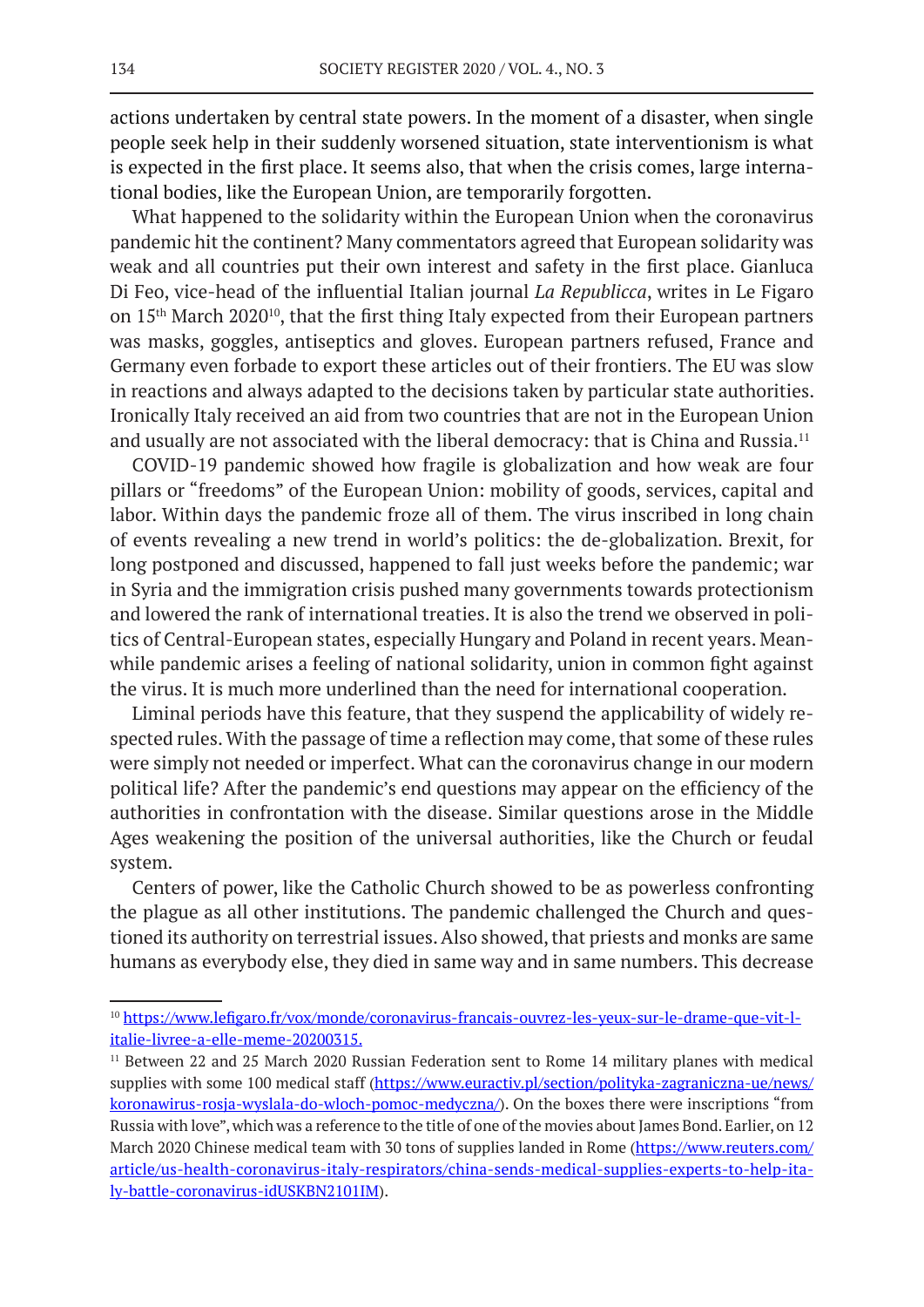in human resources among the clergy caused further institutional decline, because the Church needed to replace them quickly - education and spiritual predispositions of the new priests became less important.

Church had already been weakened before the pandemic (Gottfried 1983: 83-84). The papacy was on exile in Avignon. Internal tensions and the lifestyle of high ranked clergy caused that there was a growing gap between the institution and the laity. Black Death only exposed these vulnerabilities. Movement of flagellants that arose during the pandemic was condemned by the Church officials, but despite this fact supported by many people. Privatization of faith was observed also by the growing number of private chapels built in castles and rich manors (Putnam 1915: 14). Many spontaneous and often dangerous actions were undertaken by the people without permission of the Church or state authorities – of them most terrifying was probably the fate of European Jews. During the pandemic they were being accused of poisoning wells, spreading the disease or simply provoking God's vengeance for their distrust in Christ as Savior. Many thousand Jews were burnt on stages in the Western Europe. On 14<sup>th</sup> February 1349 two thousand Jews were killed in Strasbourg, which the plague has not even reached to that date (Gottfried 1983: 74).

Yet again, local centers of power functioned much better than universal ones. Italian cities remained unharmed in their structural organization – city council in Florence operated and acted even in the worst time of the pandemic. City officials and council workers even received higher wages (Caferro 161). Italian city-states, as the European kingdoms, survived the catastrophe in a much better condition than the Church.

## **PANDEMIC AND RELIGION**

Privatization of religion came along with general growth of individualism (or individual thinking). New answers started to be searched beyond religion, in science. It was quickly discovered that the disease is spreading through air so the presupposition was made that bad smell was linked to the infection. Hence, the strange costume of Black Death doctors, where bird's like beak was filled with herbs and smelly oils to protect the person from feeling plague's odor. The nature of the disease provoked scientific, not only religious questions. Doctor Guy de Chauliac, medic at papal throne of Clement VI in Avignon started to examine the disease and himself became one of the very few that survived it. He was the author of *Inventarium sive Chirurgia Magna*, one of the first manuals to practical medicine. He is sometimes called "father of surgery" (Thevenet 1993: 208).

Decomposition of the Church structure, privatization of liturgy, flagellant movements being a non-orthodox popular semi-heretical movement that was successfully challenging spiritual leadership of the institutional power of the bishops – all that led to unprecedented weakening of official liturgy and clergy. Twenty years after the Black Death the biggest crisis in the history of papacy emerged, when Western Christianity was ruled by two popes at once (temporarily even more) – the epoch (1378-1415) that is known as Great Western Schism. The flagellants, followed by the crisis of Papacy, then works of Jan Hus, Council of Constance, period of Hussite wars in Bohemia and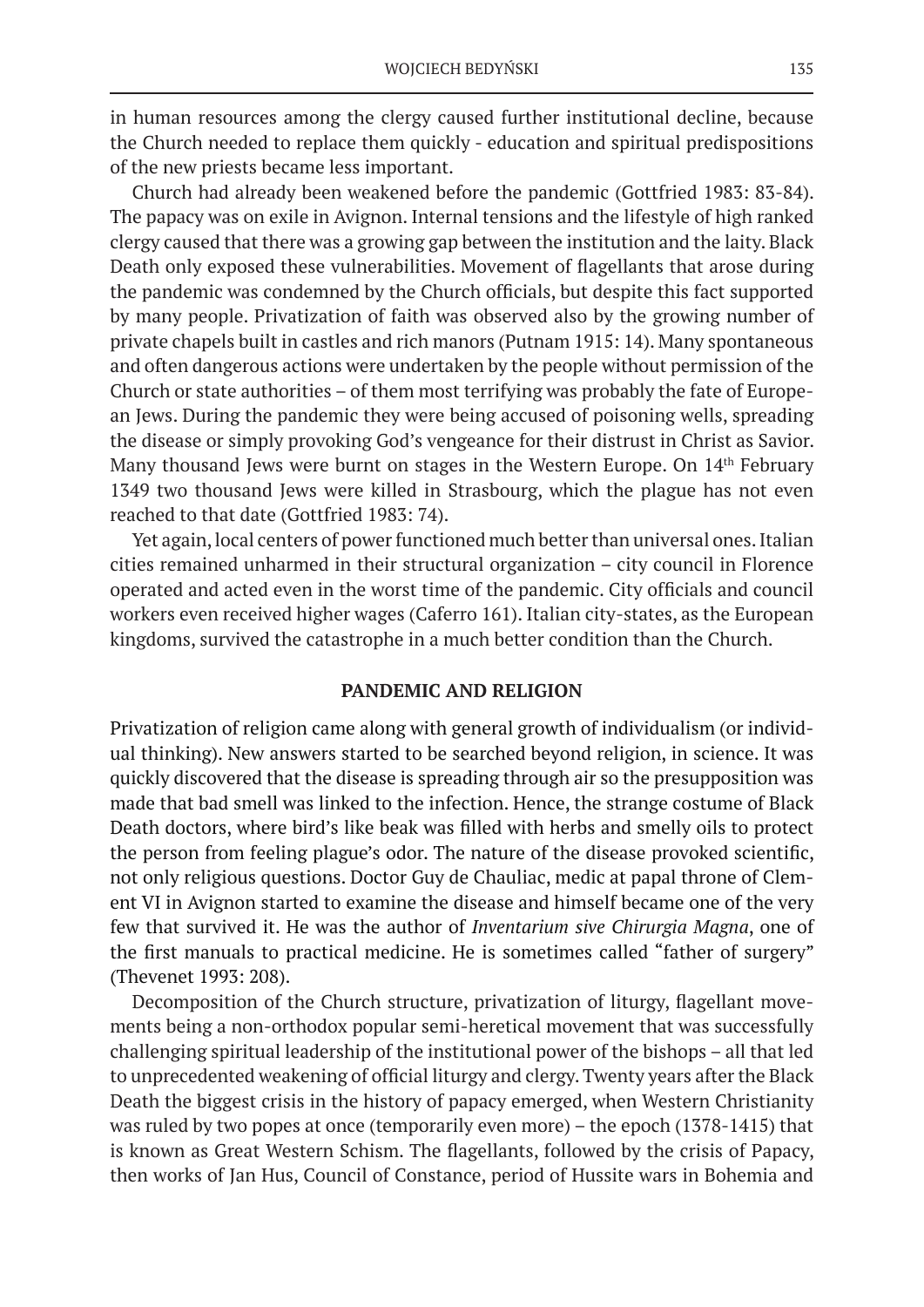Silesia – these were steps leading towards the beginning of Reformation.

In the fourteenth century, the pandemic undermined social religiosity paving the way for humanism and individualism of the Renaissance. Will it be the opposite in the 21st century? Contemporary culture is already very individualistic and secular, especially in the West.

In March 2020 the world saw unprecedented views of holy sites of all big monotheistic religions. Empty square of St. Peter in Rome and the pope alone giving the traditional "urbi et orbi" blessing; the area around famous Kaaba in Great Mosque of Mecca remains quiet. Some Jewish families will meet for Pesach only via Skype. The Catholic Church advised to avoid many celebrations of the Holy Week. All central celebrations in Rome, including the Way of the Cross in the Coliseum will have no public. This happens for the first time in recorded history.

While the Black Death caused a diversion from the Church, COVID-19 may cause, in my opinion, a turn towards religiousness or spirituality. It is doubtful however, if this turn will be targeted at the Church. The whole global consumption slowed down, so did the rat race in corporations, party life, socializing. People have more time for reflection on "big topics", like the sense of life. New religious or spiritual movements may occur, but the need for engagement in a certain form of practice will arise. The faith in human omnipotence can be questioned again.

## **PANDEMIC AND SOCIETY**

In the times when death became so ordinary, people observed that it is also democratic – it came for both rich and poor, noblemen and peasants, bishops and parish priests, knights and merchants. European motif of the *Danse Macabre* emerged in late 14<sup>th</sup> and early 15th century from the memory that the generation of survivors had from the times of the pandemic. Johann Huizinga writes (1974: 168), that 15<sup>th</sup> century instilled in people the idea of transience like no other epoch in the history of human culture. Uncertainty of death and life was also connected with the uncertainty of economic prosperity and future.

We have for long forgotten this experience. Most recent great contact that the Western civilization had with death was the 2<sup>nd</sup> World War and the Holocaust. Later, in the 50-ties and 60-ties, culture seemed to abandon the topic of death (Ariès 1989). This is why images from Italy with coffins laid in line in the church or taken by military truck to funerals seem shocking to all post-war generations. After a quick and relatively swift end of communism and collapse of the Soviet Union, Europe and most of the Western World entered the best period in its history – last thirty years were the time of integration, friendship, no wars, fairly stable economic growth, prolonged expected duration of life, less stress of catching a disease, almost unlimited mobility<sup>12</sup>. Many signals suggest, that this golden age is now over. Some of issues, like the climate change, were present before, but people were unaware of them, and therefore did not consider to change their happy lives for that reason. Coronavirus is yet another threat that seemingly is about to put an end to this prosperity. The world has entered a more

<sup>&</sup>lt;sup>12</sup> https://www.businessinsider.com/whats-the-best-time-in-history-to-be-born-2014-9?IR=T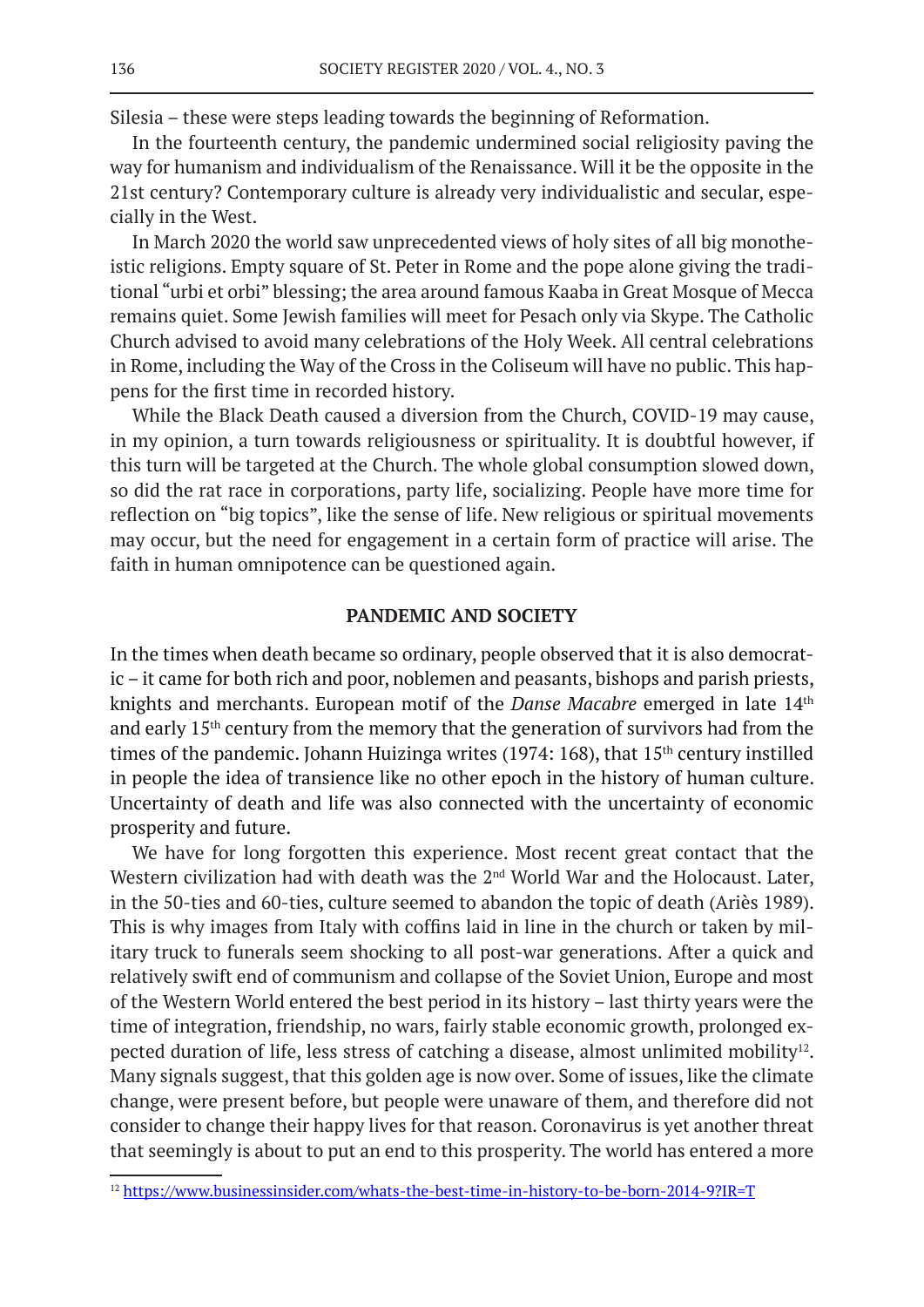difficult period of greater stress, possible long term economic slow-down, social problems. This will very likely also to influence culture, including art, literature, music.

Natural or social catastrophes, like pandemic, wars, economic crises result in breaking of the stabilized reality. This reversal of up to date social structure and universal stress caused by the fear of death, illness or simply atmosphere of threat imposed by the media, lead to creation of a new feeling of community. The spontaneous sentiment of solidarity is not structured, formed by social norms, nor institutional. Individuals are not subject to social roles they had before entering in liminal period. This *communitas*, as named by Turner (1967) create a new solidarity of units that suddenly became equal in confrontation of the threat. These solidarities are visible in self-help groups, virtual concerts, internet communities.

In the 14th century major European cities experienced a massive depopulation after a period of constant and rapid growth during  $13<sup>th</sup>$  and early  $14<sup>th</sup>$  century. Most of them lost over 50% of the initial number of inhabitants – for example Norwich in England that had a population of 27 thousand in 1333 was reduced to only 7,7 thousand in 1377 (Britnel 1994: 200). Some of the urban centers recovered only after many decades. This decline in the number of inhabitants improved the life standards of those who survived. Not only in towns, but also in the villages. Sudden shortage of manpower forced the landowners to make efforts to keep the peasants on-site. Otherwise they would decide to migrate seeking better conditions. This led to higher incomes and better work conditions. People received more land for their own. That was a first step leading to an end of feudal system and the birth of modern capitalism. Those who didn't want to remain in the village, went to the city, where there also has been a shortage of workers in almost all professions.

One of the impacts of the COVID-19 pandemic could be that the process of urbanization would stop or change. People being quarantined in small flats they bought for unreasonable high prices, discovered, that life in the province would be much easier in these days and the advantage of having a garden is priceless. Pandemic already has confirmed the possibility of having a fully remote internet work in certain professions, thus it may happen that more and more people will choose to escape the urban areas or to live in-between their cottage houses and the office located in city skyscrapers. On the one hand, pandemic can mean a return to localities, to local economic and social systems and networks; on the other hand, the internet can create a stronger network of supra-local connections.

To the people of  $21<sup>st</sup>$  century limits imposed on their mobility seem irrational and temporal. Mobility was also a symbol of unlimited possibilities and one of crucial factors in the process of globalization – one could always change his or her situation by moving away. There has always been a "plan B". Social mobility, a possibility to positively change one's social or economic status was linked to spatial mobility and encouraged migrations (see: the concept of motility, Kaufmann et al. 2004). Today lockdowns exist in almost all countries. Each country made own decisions on limitations in the flow of people so again, like in the past, traveler's first check is to review all existing laws and rules. Limitations on mobility are not likely to end very quickly.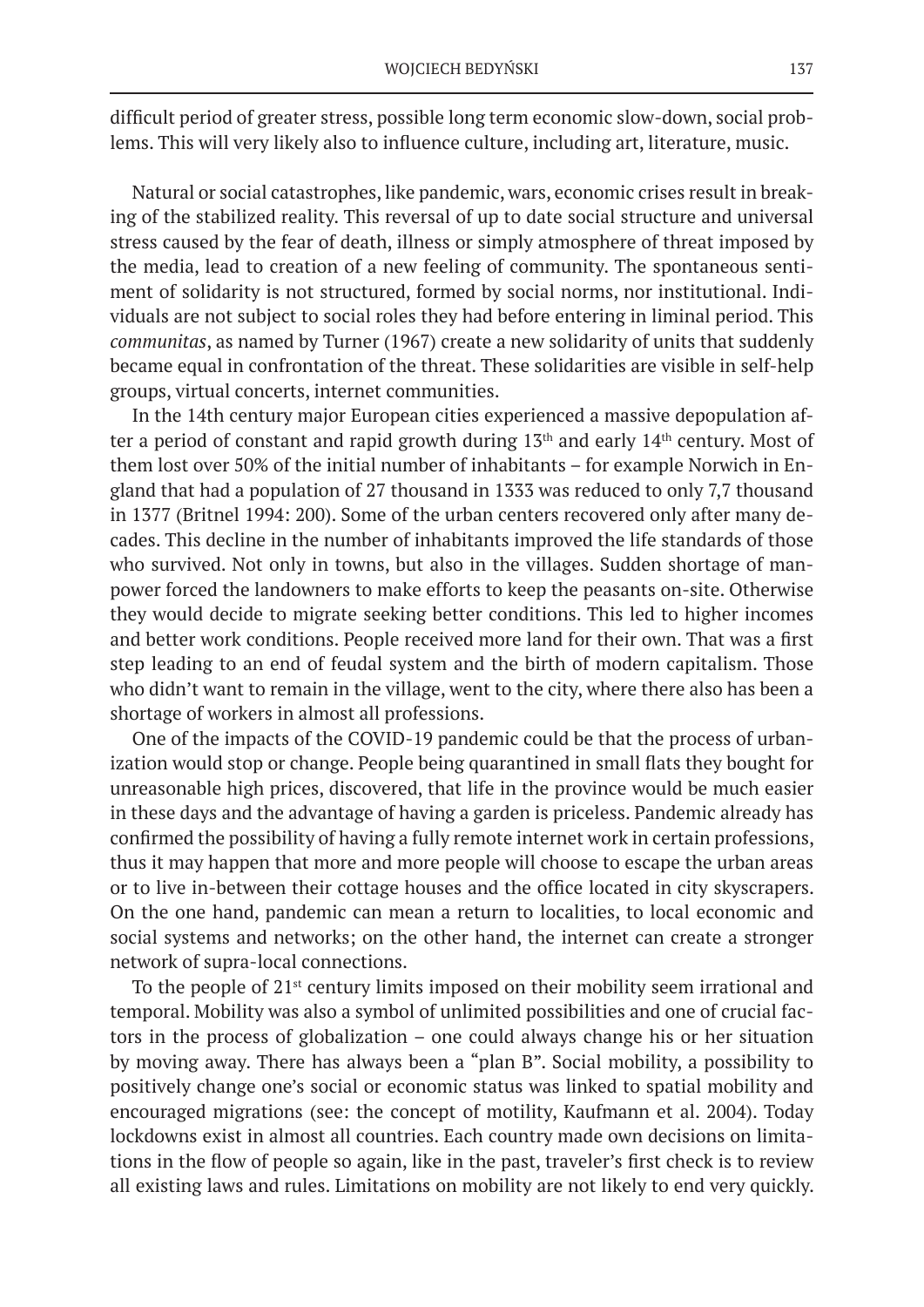Tourism, which now is estimated to be as much as 10,4% of the world's GDP – according to the report of World Travel&Tourism Council (2019)<sup>13</sup> - will probably not recover for years. It is possible that many hotels, travel agencies, airlines will be bankrupting also long after the end of the pandemic. People will travel less and on shorter distances. Tourism, when reborn, could be therefore more local than global. The pandemic which was a cause for an increased mobility in the  $14<sup>th</sup>$  century seems to be freezing the mobility in 21<sup>st</sup> century.

What is definitely changing already and probably will partly continue no matter how long the crisis lasts, is moving the culture and social life online. Not only culture, but also everyday duties and work. Instead of getting things done in person, people will get them done online first and meet only if it is really needed. That would reduce spatial mobility even more. The shift of our social lives online, already visible at least since 2012/2013 and the introduction of smartphones (see Twenge 2019), will probably accelerate after the pandemic. For only couple of weeks of the lockdown, we have observed schools, public institutions, healthcare consulting, shopping, cultural events, even parties – all organized in form of video-conferences, virtual meetings, emails or use of social networks. It is quite possible that new methods of political engagement will go online, including a possibility of on-line voting.

In the  $14<sup>th</sup>$  century the pandemic also resulted in an explosion of individualism, but also particularism which we observed during the Renaissance. Decomposition of universal Latin and religious culture of the high Middle Ages caused by the Black Death led to emerging of literature in national languages and higher consciousness of identity. How it would affect the postmodern society, well individualistic already? Can it lead to reversion of it and creation of a more collective cultural pattern, even online? Despite the fact that international treaties may seem less important in the times of crisis, human solidarity experiences a revival – especially in local or national context.

It seems that the pandemic would be yet another contribution to the debate on social classes. During the Black Death, lower class was much more affected by the pestilence than the nobles. We read about it in *Decameron*, where 10 rich citizens of Florence decided to move away from the city. It was possible by many factors – from better hygiene standards to the ability of fleeing to distant countryside manors. Famous was the example of pope Clement VI who in order to save his life, spent weeks in Avignon sitting between two constantly burning fires (Kelly 1997: 307).

COVID-19 opened a great dilemma – what to safe first: lives or economy. If we stop the economy and keep people closed in homes for a long period of time, the stocks will fall, currencies will collapse and the world will face a vast economic crisis. If we don't do it, more people die. If we keep people closed but don't manage to defeat the virus quickly enough, people die anyway as economic crisis would be followed by hunger and more disease, especially in less developed parts of the globe. From the beginning of the pandemic outbreak we observed two different strategies: one, expressed initially by the British government, partly present in Sweden and in declarations of the US president, Donald Trump. Second strategy, adopted by the majority of countries, is to

<sup>13</sup> https://www.wttc.org/-/media/files/reports/economic-impact-research/regions-2019/world2019.pdf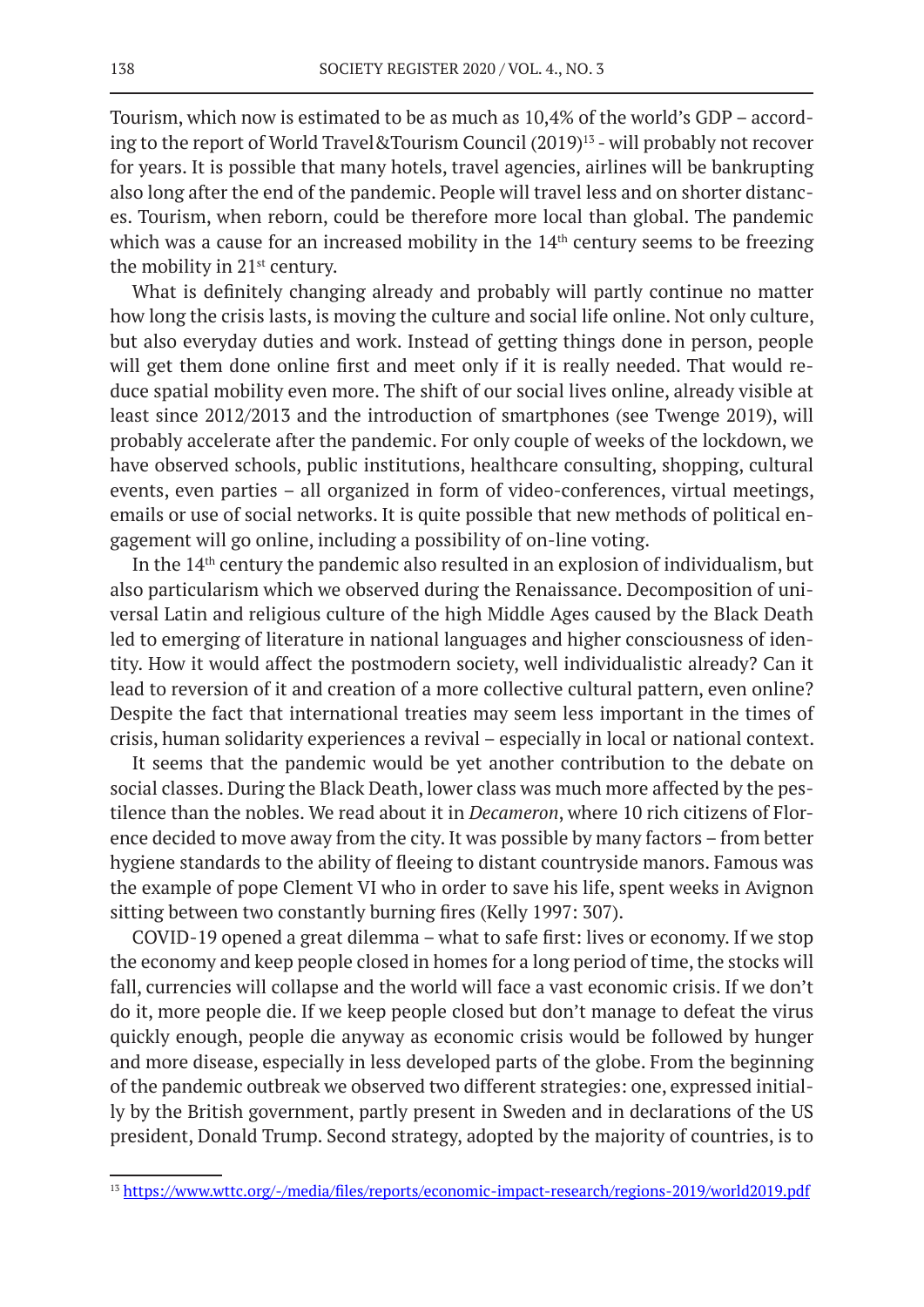lock as many things as it is possible.

The first option tells, that the disaster will end when a certain percentage of people will get through it and the "herd immunity" is developed in the society. The supporters of the lockdown strategy are however saying, that the emergence of this "herd immunity" will have to be paid with deaths of hundreds of thousands weaker members of the society: elderly, sick, poor and those living in less developed regions of the world with no access to proper medical care. People with greater chances to survive are the ones that are young, healthy, rich and live in countries where the health care services are at better level. Most privileged of all are corporation workers who can take all work duties to their houses and do it entirely on-line. Less privileged are physical workers, cleaning staff, sales, delivery or care workers. Again, modern world does not differ much from medieval realities.

During the Black Death people blamed others for the pestilence, especially those who were often blamed, that is Jews, Gypsies, lepers, all travelers and strangers (Shipman 2014: 410). It is too early to predict how the COVID-19 pandemic will impact the attitude towards strangers or immigrants in long-term perspective, but we may assume that it will reinforce anti-immigrant feelings, as the fear of being infected will correlate with the general racist views. It could be already observed in the beginning of the pandemic, when all Asian people were suspected of being carriers of the virus. The media provided numerous examples of acts of violence against Asians<sup>14</sup>.

#### **SHOCK AND RESILIENCE**

Today, in the end of March 2020 we know already that the coronavirus pandemic will have deep, global and long-lasting consequences. It is impossible to preview how profound will be the impact without knowing when the pandemic will end, but some forecasts, especially economical, are dreadful. This article is definitely not a place to examine economical prognosis, but few numbers should be given to highlight the scale of the threat. On 26<sup>th</sup> March 2020 the Washington Post informed that during only one week nearly 3.3 million Americans filed for unemployment – a situation that has never happened in history.<sup>15</sup> The newspaper cite forecasts which tell about up to 40 million lost jobs by the end of April. This would rise the US unemployment rate to nearly 25%, which only happened in the peak of Great Depression of the 30-ies. In some sectors this drop will be possibly higher – as in tourism, transport, gastronomy, culture.

With the development of the pandemic, media informed about panic buying, empty shelves, even acts of aggression. But the shock will probably be causing other reactions, as results of social distancing, long time closing in small spaces, uncertainty, stress. Psychological, social and economic possible consequences of the crisis are hard to count. Maybe further problems will arise when people understand that the situa-

<sup>&</sup>lt;sup>14</sup> https://www.latimes.com/california/story/2020-02-03/fear-panic-around-the-coronavirus-fuels-racist-sentiment. Donald Trump in some of his speeches referred to the coronavirus as "Chinese virus". Some regarded this expression as anti-Chinese.

<sup>15</sup> https://www.washingtonpost.com/business/2020/03/26/unemployment-claims-coronavirus-3-million/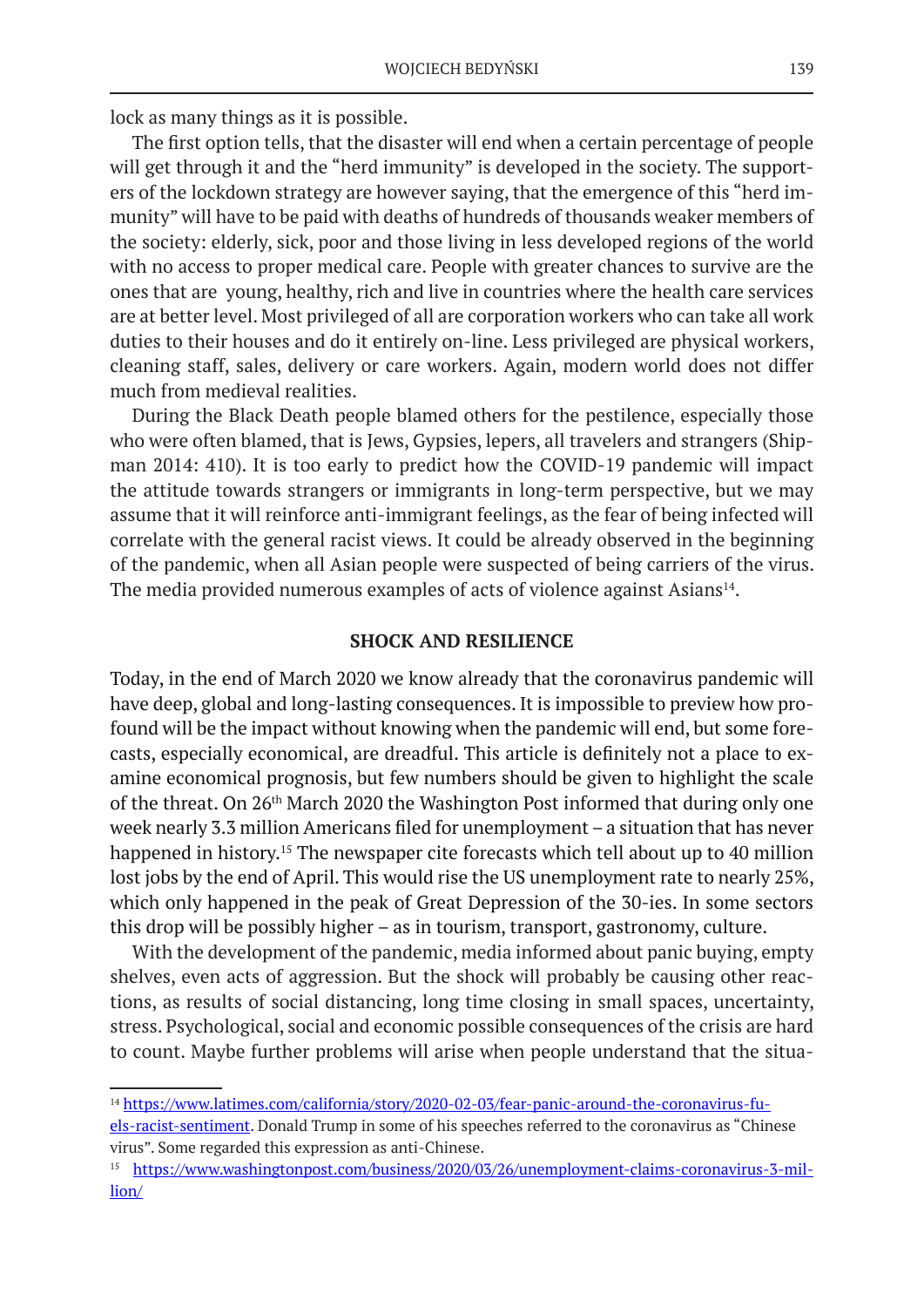tion will remain such even longer.

Yet again it is interesting to watch how Europe reacted during and after the pandemic of the 14th century. In the beginning there was chaos, non-understanding what happened, expectation that this would be the end of the world. People were seeking divine help or fell into hedonism as it is well described in the Prologue to *Decameron*. Many fields were abandoned, many beasts and herds were left unattended. But soon after people started to cope with the disaster, seeking rational explanations and methods of protection. Pandemic, although dreadful and resulting in massive casualties, in the long time perspective occurred to have also positive consequences, definitely pushing forward social and cultural change. *Quattrocento* followed by the birth of Renaissance in Italy reveals one of the greatest examples of resilience in the history of humanity (Kumpfer 1999).

## **CONCLUSION**

Black Death (1347-1350) indeed was one of these events in the history of the world that reversed the way of thinking and in long term changed the society, economy, culture and politics. Together with several other issues, the pandemic opened a chain of transformations which put an end to the Middle Ages and marked the beginning of a new era, that in consequence led to early modernism.

In 2020 small invisible virus changed the world once again faster and more deeply than any politician or political event could do. Nobody can predict full consequences of the pandemic, but it may be, that some books will have to be rewritten – including those of Francis Fukuyama or Yuval Noah Harari. In 1991 when the Soviet Union collapsed, Fukuyama proclaimed the end of history and the appearance of the last man (Fukuyama 1992). Liberal democracy was to be the ultimate and global political system and although historical events still continue to happen, no one would question this truth. We still don't know how the virus would change the world, but it is already discussed if the liberal democracy was the most effective to confront the disease. Harari in turn presented in his book *Homo Deus: A brief history of tomorrow* (2016) a very optimistic view of the future of humanity – he wrote that for the first time in the history of mankind more people die of surfeit than hunger, more die of suicide than of war, finally more die of ageing than of contagious diseases. And even if an epidemic happens, we are able to react properly and cope with it. We don't blame God nor accept what happens as a must, but we find solutions. Well, the current pandemic seems to challenge these beliefs.

Every few years we are alarmed by the outbreak of some potential new plague, such as SARS in 2002/3, bird flu in 2005, swine flu in 2009/10 and Ebola in 2014. Yet thanks to efficient counter- measures these incidents have so far resulted in a comparatively small number of victims. SARS, for example, initially raised fears of a new Black Death, but eventually ended with the death of less than 1,000 peo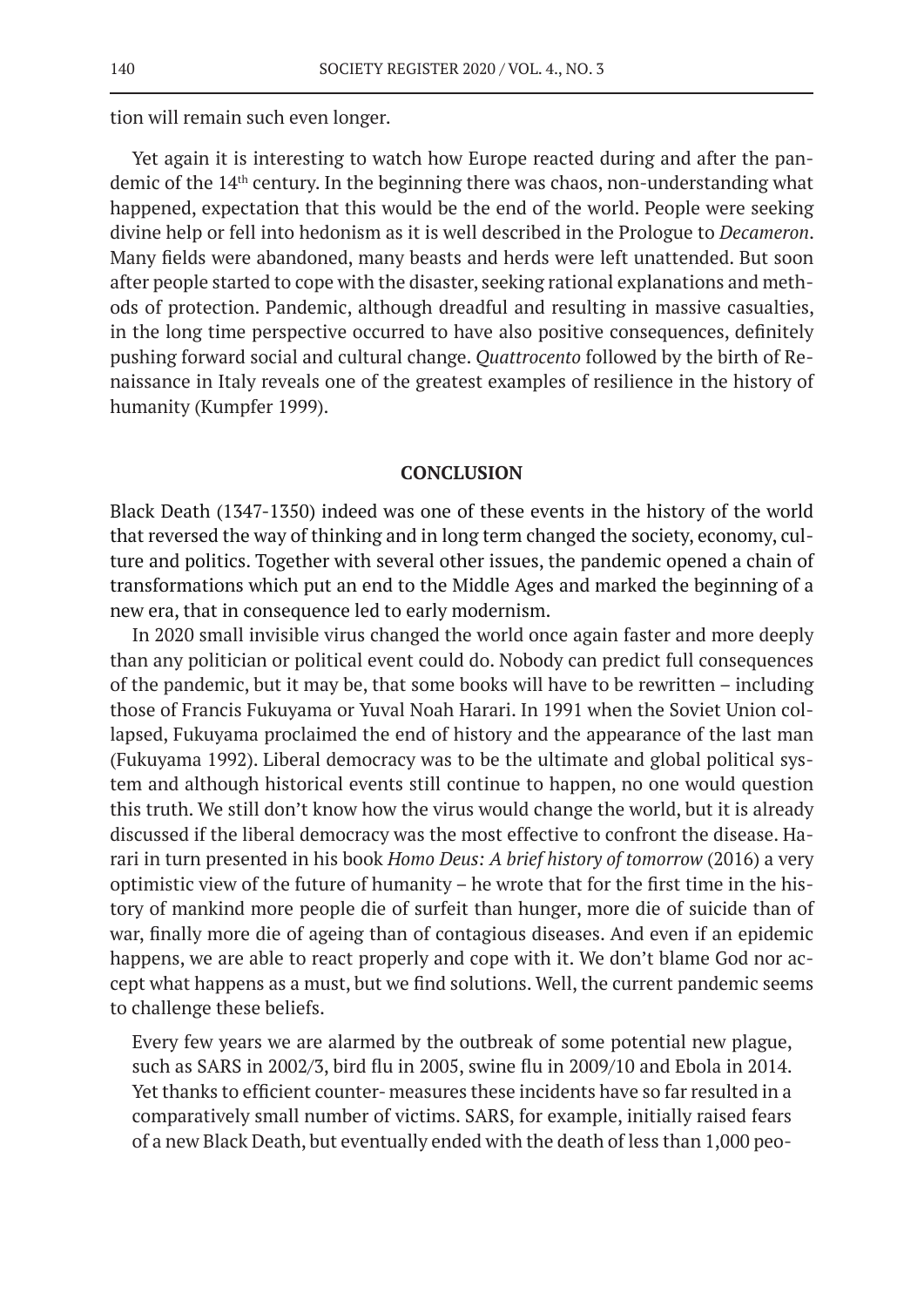ple worldwide<sup>16</sup>. The Ebola outbreak in West Africa seemed at first to spiral out of control, and on 26 September 2014 the WHO described it as 'the most severe public health emergency seen in modern times'. Nevertheless, by early 2015 the epidemic had been reined in, and in January 2016 the WHO declared it over.

## (Harari 2016: 32)

COVID-19 pandemic seems to be proving, that unlike it was told by Harari only a few years ago, humanity is not much better prepared to cope with such a threat, than it was in the 14<sup>th</sup> century. Of course, time will show how quickly mankind would defeat the pandemic and at what cost. However, after only few weeks, it is clear and such is the majority of comments, that this situation has a potential to change much in the world's culture and social life. And maybe it could even be first step on the way towards the end of postmodernity and liberal democracy (assuming that there is an end and a beginning). Individualism may give a way to collectivity, authoritarian power may occur to be more effective and more attractive for hard times than democratic systems, tight borders may be needed again and institutions like the European Union will be perceived as ineffective.

In 2020 the humanity rediscovered a word that has been almost forgotten: quarantine. It was invented in the years after the Black Death emerged when ships calling at the port of Venice had to wait for 40 (*quaranta* in Italian) days before disembarking (Tognotti 2013: 255). Today, alike in the  $14<sup>th</sup>$  century, there is no better way to bypass the plague than isolation and closing, staying in one place and pray.

What lesson then comes to us from the history of the medieval disaster? The liminal period of the plague means reversing known social, economic, political and cultural order. It will (and it already does!) stigmatize social psychic, turn people away or towards God and religiosity, affect inter-human relations. But it will come to an end. After the liminal times a new order will emerge and it will probably be quite different from what we knew. In the  $14<sup>th</sup>$  century it brought an explosion of human creativity, individualism and one of the most fruitful periods in the history of culture. It is hoped that in 21st century a similar mechanism will work.

**FUNDING:** This research received no external funding. **CONFLICT OF INTEREST:** The author declares no conflict of interest.

## **REFERENCES**

Ariès, Phillipe. 1989. *Człowiek i śmierć*. Transated by E. Bąkowska. Warsaw: PIW. Assman, Jan. 2008. "Communicative and Cultural Memory." Pp. 109-118 in *Cultural* 

<sup>&</sup>lt;sup>16</sup> COVID-19, as on 27 March 2020, caused 26,945 deaths worldwide, but these numbers are getting higher with increasing speed (https://www.worldometers.info/coronavirus/).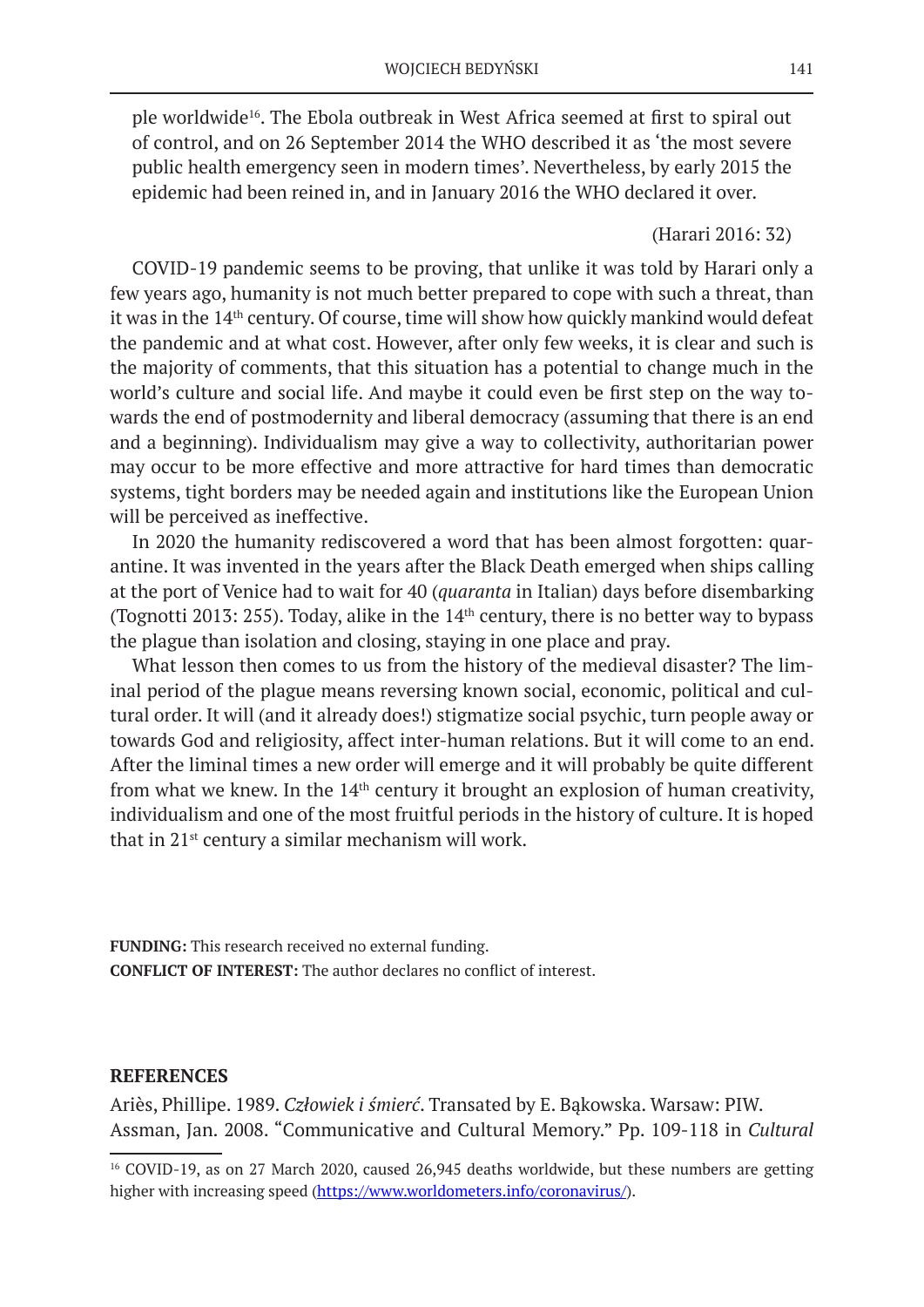*Memory Studies: an International and Interdisciplinary Handbook*, edited by A. Erll and A. Nünning. Berlin: Walter de Gruyter.

- Barras, Vincent and Gilbert Greub. 2014. "History of biological warfare and bioterrorism." *Clinical Microbiology and infection* 20 (6):497-502.
- Boccaccio, Giovanni. 1929. *Decameron*. Translated by J. Payne. New York: Walter J. Black.
- Britnel, Richard. 1994. "The Black Death in English towns." *Urban History* 21(2):195- 210.
- Caferro, William. 2018. *Petrarch's War. Florence and Black Death in Context.*Cambridge: CUP.
- Cesana, Deneb, Ole J. Benedictow and Raffaella Bianucci. 2017. "The origin and early spread of the Black Death in Italy: first evidence of plague victims from 14th-century Liguria (northern Italy)." *Anthropological Science* 125(1): 15-24. https://doi. org/10.1537/ase.161011
- Cohen, Daniel. 1974. *The Black Death. 1347–1351*. New York: Franklin Watts.
- Fukuyama, Francis. 1992. *The end of History and the Last Man*. New York: Free Press.
- Głowiński, Tomasz and Elżbieta Kościk. 2013. *Od powietrza, głodu, ognia i wojny…: Klęski elementarne na przestrzeni wieków*. Wrocław: Gajt.
- Gottfried, Robert S. 1983. *The Black Death. Natural and Human Disaster in Medieval Europe.* New York-London-Toronto-Sydney: Free Press.
- Harari, Yuval N. 2016. *Homo Deus: A brief history of tomorrow*. London: Harvill Secker.
- Huizinga, Johan. 1974. *Jesień Średniowiecza*. Translated by T. Brzostowski. Warsaw: PIW.
- Kaufmann, Vincent, Manfred M. Bergman and Dominique Joye. 2004. "Motility: Mobility as Capital." *International Journal of Urban and Regional Research* 28 (4): 745-756.
- Kumpfer, Karol L. 1999. "Factors and Processes Contributing to Resilience: The Resilience Framework." Pp. 179-224 in *Resilience and Development: Positive Life Adaptations,* edited by M. D. Glantz and J. L. Johnson. New York: Kluwer.
- Kelly, John N.D. 1997. *Encyklopedia Papieży*. Translated by T. Szafrański. Warsaw: PIW.
- Mika, Bogumiła. 2008. "Suplikacje 'Święty Boże' i ich muzyczny rezonans." *Muzyka Religijna - Między Epokami i Kulturami* 1:149-172.
- Naphy, William and Andrew Spicer. 2004. *Czarna Śmierć*. Translated by A. Dębska. Warsaw: PIW.
- Patterson, David K. and Gerald F. Pyle. 1991. "The Geography and Mortality of the 1918 Influenza Pandemic." *Bulletin of the History of Medicine* 65(1): 4-21.
- Putnam, Bertha H. 1915. "Maximum Wage-Laws for Priests after the Black Death, 1348-1381." *American Historical Review* 21(1): 12-32.
- Shipman, Pat. 2014. "The Bright Side of Black Death." *American Scientist* 102: 410-413.
- Slavin, Phillip. 2019. "Death by the Lake: Mortality Crisis in Early Fourteen Century Central Asia." *Journal of Interdisciplinary History* 50(1): 59-90.
- Thevenet, André. 1993. "Guy de Chauliac (1300-1370): the 'father of surgery'." *Annals of Vascular Surgery* 7(2):208-212.
- Tognotti, Eugenia. 2013. "Lessons from the History of Quarantine, from Plague to In-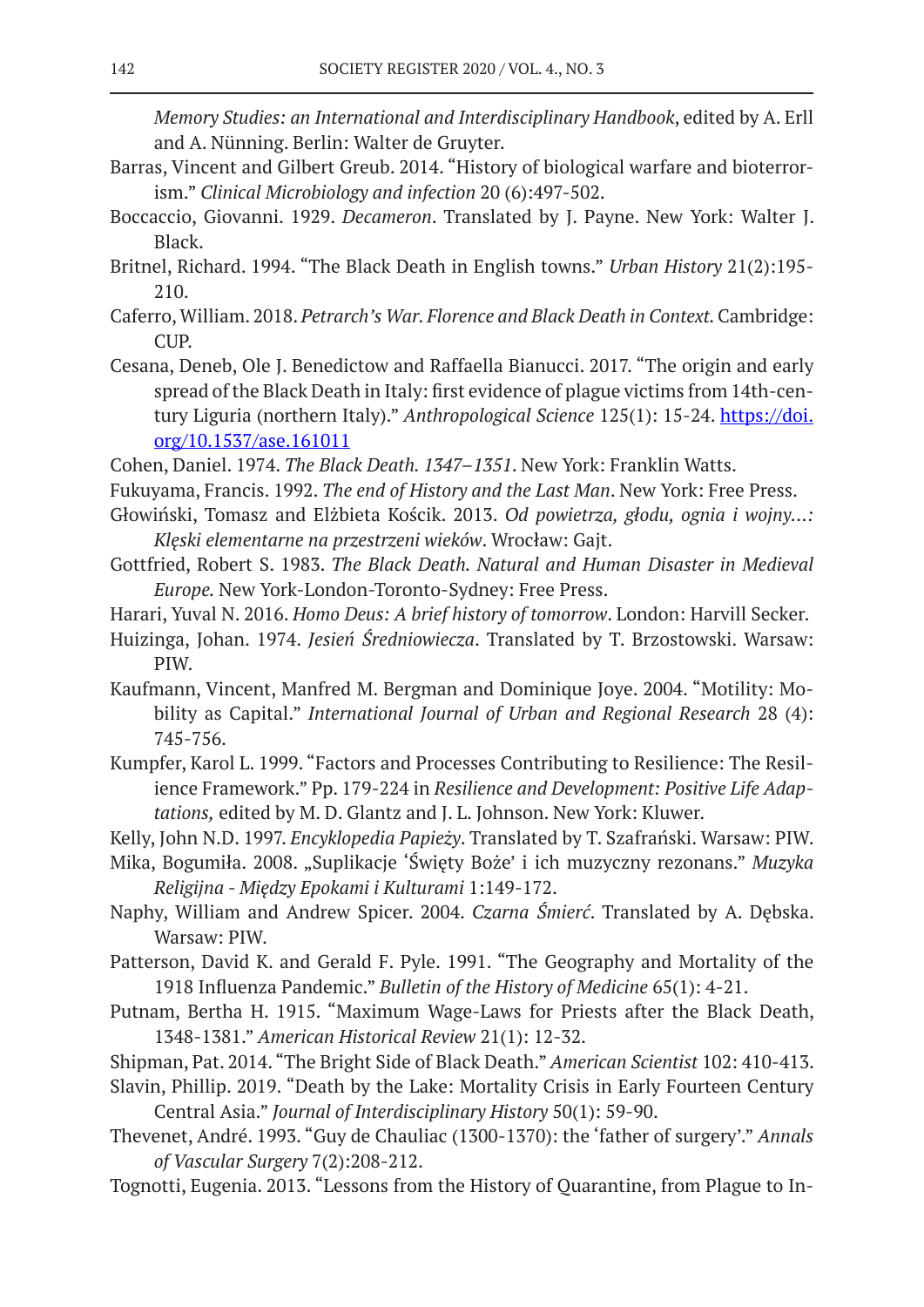flenza A." *Emerging Infectious Diseases* 19 (2): 254-259.

*The Holy Bible, New International Version*. 1973. London: Hodder.

- Tukidydes z Aten. 1988. *Wojna peloponeska*. Translated by K. Kumaniecki. Warsaw: Czytelnik.
- Turner, Victor. 1967. *Betwixt and Between: The Liminal Period in Rites de Passage. In the Forest of Symbols: aspects of Ndemburitual.* London: Cornell University Press.
- Twenge, Jean. 2019. *iGen. Dlaczego dzieciaki dorastające w sieci są mniej zbuntowane, bardziej tolerancyjne, mniej szczęśliwe – i zupełnie nieprzygotowane do dorosłości*. Translated by Olga Dziedzic*.* Sopot: Smak Słowa.

van Gennep, Arnold. 2004. *Rites of Passage*. London: Routledge.

- Zhou, Peng et al. 2020. "A pneumonia outbreak associated with a new coronavirus of probable bat origin." *Nature* 579 (7798): 270-273.
- Žižek, Slavoj. 2020. *Pandemic! COVID-19 shakes the world*. New York: OR Books.

# **INTERNET SOURCES**

- World Travel&Tourism Council. 2019. *Report.* https://www.wttc.org/-/media/files/reports/economic-impact-research/regions-2019/world2019.pdf
- https://www.lefigaro.fr/vox/monde/coronavirus-francais-ouvrez-les-yeux-sur-ledrame-que-vit-l-italie-livree-a-elle-meme-20200315
- https://www.euractiv.pl/section/polityka-zagraniczna-ue/news/koronawirus-rosja-wyslala-do-wloch-pomoc-medyczna/
- http://www.asianews.it/news-en/The-hypothesis-of-coronavirus-originating-from-a-laboratory-in-Wuhan-is-plausible-49550.html
- https://edition.cnn.com/2020/03/22/world/doomsday-prophets-coronavirus-blake/ index.html
- https://www.worldometers.info/coronavirus/
- https://www.fox29.com/news/police-break-up-corona-party-at-apartment-in-trenton
- https://www.businessinsider.com/whats-the-best-time-in-history-to-be-born-2014- 9?IR=T
- https://www.latimes.com/california/story/2020-02-03/fear-panic-around-the-coronavirus-fuels-racist-sentiment
- https://www.washingtonpost.com/business/2020/03/26/unemployment-claims-coronavirus-3-million/

# **BIOGRAPHICAL NOTE**

Wojciech Bedyński – ethnologist and historian of culture, graduate of the Paris IV (Sorbonne) University in Paris and the University of Warsaw. Currently employed in the Centre of Migration Research at the University of Warsaw. He specializes in the history of early medieval monasticism, inter-ethnic relations in pre-war East Galicia and cultural landscapes.